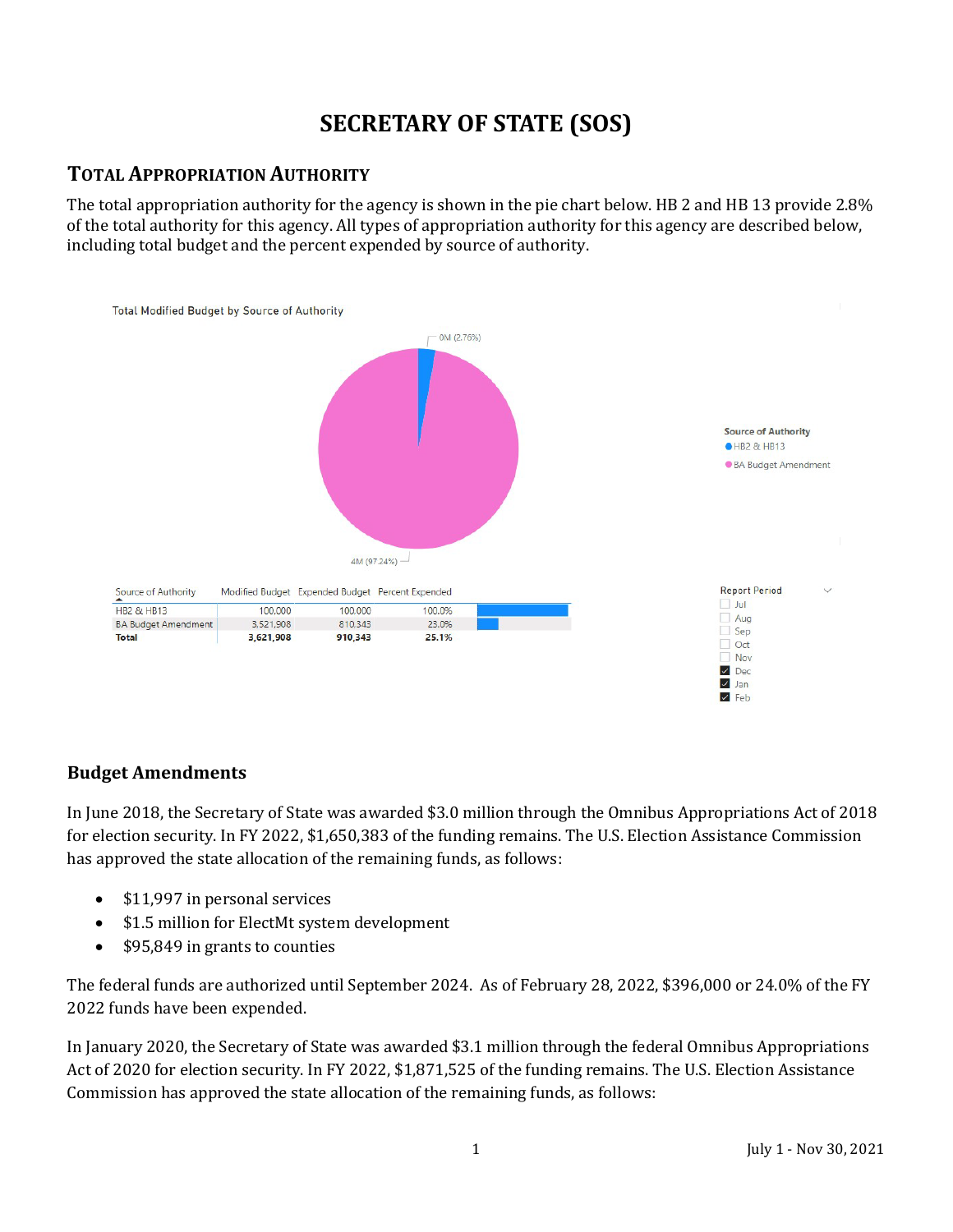- \$254,372 in personal services
- \$896,781 in grants to counties for voting equipment replacement and upgrades, election auditing, voting registration systems and management, cyber vulnerabilities, training, and communication
- \$200,000 in operating expenses for risk assessments
- \$520,372 in operating expenses for indirect and administrative costs

The federal funds are authorized until September 2024. As of February 28, 2022, \$414,000 or 22.1% of the FY 2022 funds have been expended.

#### **Other Bills**

#### *COVID-19 Authority*

The following chart is provided to allow the legislature to examine the funding that is available to the agency for COVID-19 impacts.



SOS did not receive any administrative authority from the Governor's Office. SOS received \$3.0 million in funding through the CARES Act to prevent, prepare for, and respond to coronavirus, domestically or internationally, for the 2020 federal election cycle. In FY 2021, SOS expended \$222,373 including:

- \$43,775 in operating expenses<br>• \$178,598 in grants to counties
- \$178,598 in grants to counties

At the end of FY 2021, \$2,777,625 in unexpended CARES Act funds were returned to the U.S. Election Assistance Commission.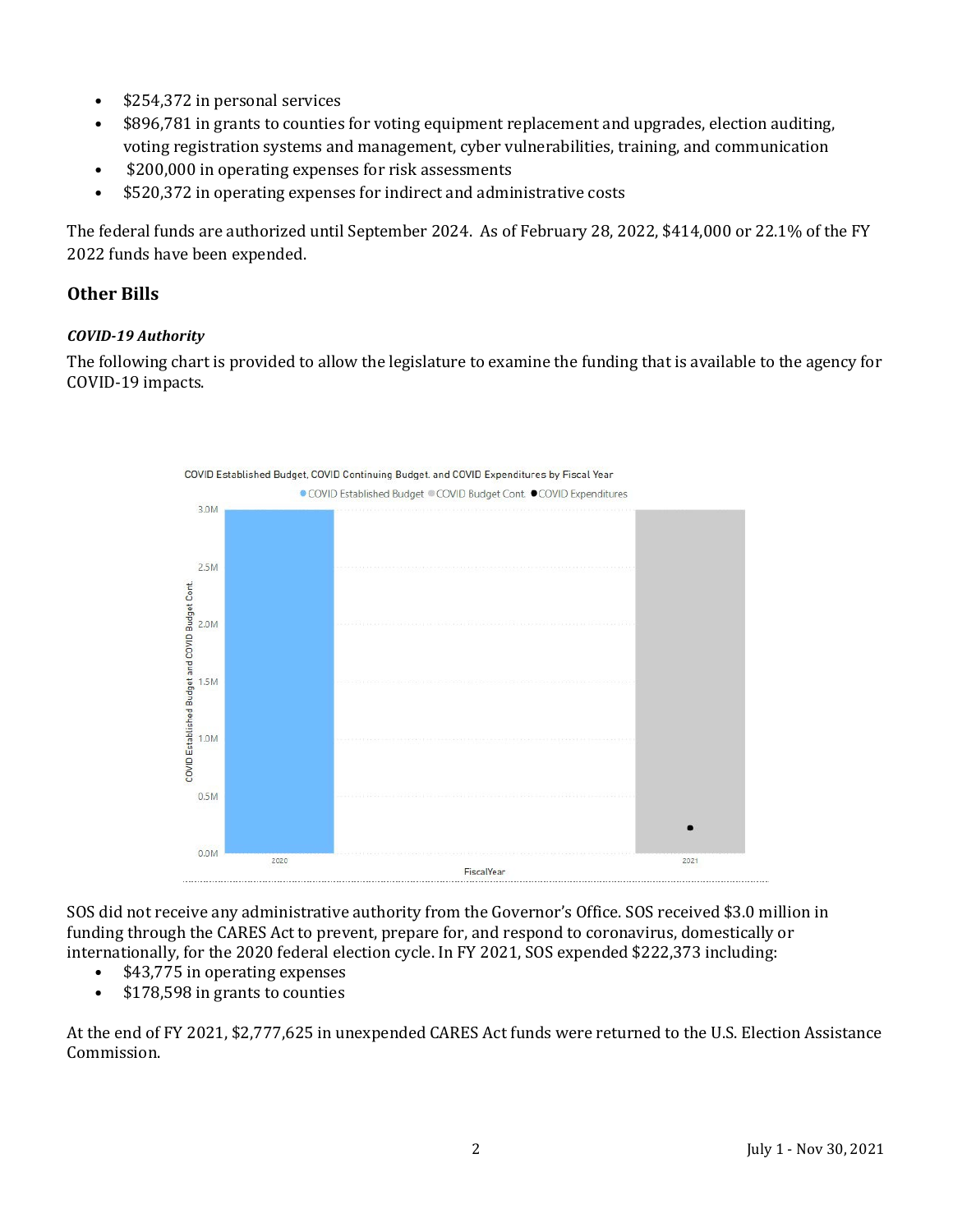### **TOTAL EXPENDITURE AUTHORITY**

The total expenditure authority for the agency is shown in the following pie chart. Total expenditure authority includes non-budgeted proprietary funding and non-budgeted expenditures such as transfers or indirect costs which are not included in the previous pie chart as the expenditures are not appropriated.



The majority of the functions of the office are funded with enterprise type proprietary funds, which are financed through fees and charges paid by public and private entities that by law either purchase services from the department or are required to submit documents or obtain registrations with the office. Unlike internal service type proprietary programs, the rates or the fees and charges are not approved by the legislature, but are instead established in statute or administrative rule. Revenues are received from fees charged to:

- 1) Businesses and corporations for corporate filings, registration of assumed business names, and trademarks;
- 2) State agencies and users of Administrative Rules of Montana (ARM) for publishing and distributing the ARM and the Montana Administrative Register, and storage and management of public documents;
- 3) Candidates who file for elections; and
- 4) Montana citizens who apply to be notaries.

The Secretary of State's Office conducts its daily operations through a single program, the Business and Government Services Program. It provides the following major functions:

- Election administration
- Registration and document filing of Montana businesses
- Publication and distribution of administrative rules
- Records management of public documents generated by state and local governments
- Central services for the Secretary of State's Office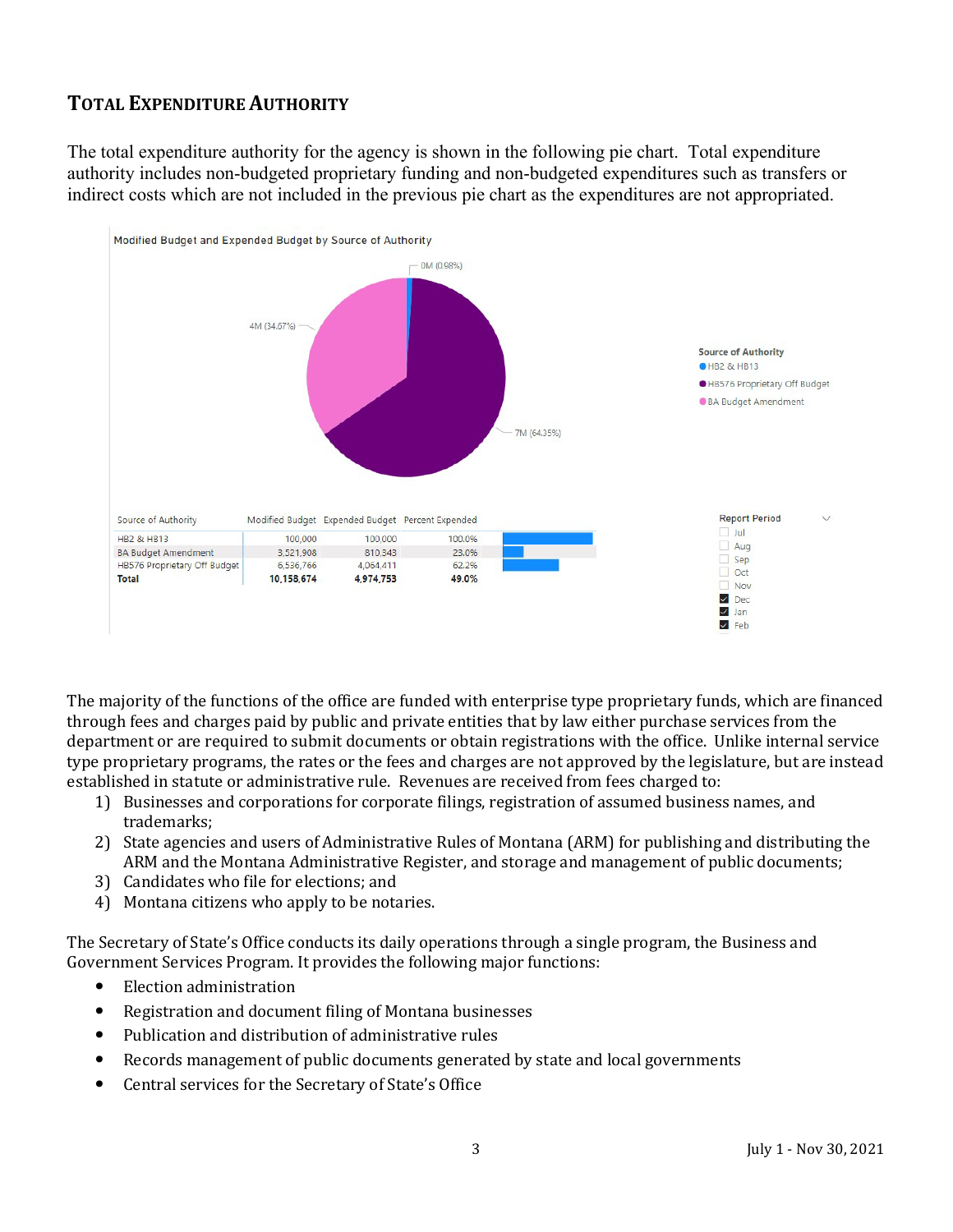The following chart shows the revenues, expenditures, and fund balance for the Secretary of State business services account as of February 28, 2022.

| Secretary of State                          |             |  |  |  |  |
|---------------------------------------------|-------------|--|--|--|--|
| <b>Secretary of State Business Services</b> |             |  |  |  |  |
| FY 2022                                     |             |  |  |  |  |
| <b>Beginning Fund Balance</b>               | \$7,595,518 |  |  |  |  |
|                                             |             |  |  |  |  |
| Revenue                                     |             |  |  |  |  |
| <b>Investment Earnings</b>                  | 4,274       |  |  |  |  |
| <b>Charges for Services</b>                 | 5,783,235   |  |  |  |  |
| Grants/Transfers/Misc                       | 57,858      |  |  |  |  |
| Sale of Documents/Mdse/Prop                 | 40,912      |  |  |  |  |
| <b>Total Revenue</b>                        | 5,886,279   |  |  |  |  |
| <b>Expenditures</b>                         |             |  |  |  |  |
| <b>Personal Services</b>                    | 1,982,446   |  |  |  |  |
| <b>Operating Expenses</b>                   | 2,950,243   |  |  |  |  |
| <b>Debt Service</b>                         |             |  |  |  |  |
|                                             |             |  |  |  |  |
| <b>Total Expenditures</b>                   | 4,932,689   |  |  |  |  |
|                                             | n           |  |  |  |  |
| Adjustments                                 |             |  |  |  |  |
| <b>Ending Fund Balance</b>                  | \$8,549,108 |  |  |  |  |

As shown, the fund balance in the Secretary of State's Office has increased since the beginning of the fiscal year and has been increasing for several years. The following figure shows the revenues, expenditures and fund balance for the proprietary fund between FY 2018 and FY 2022 and the percent change in revenues when compared to FY 2018. It should be noted that the financial information for FY 2022 is through February 28, 2022.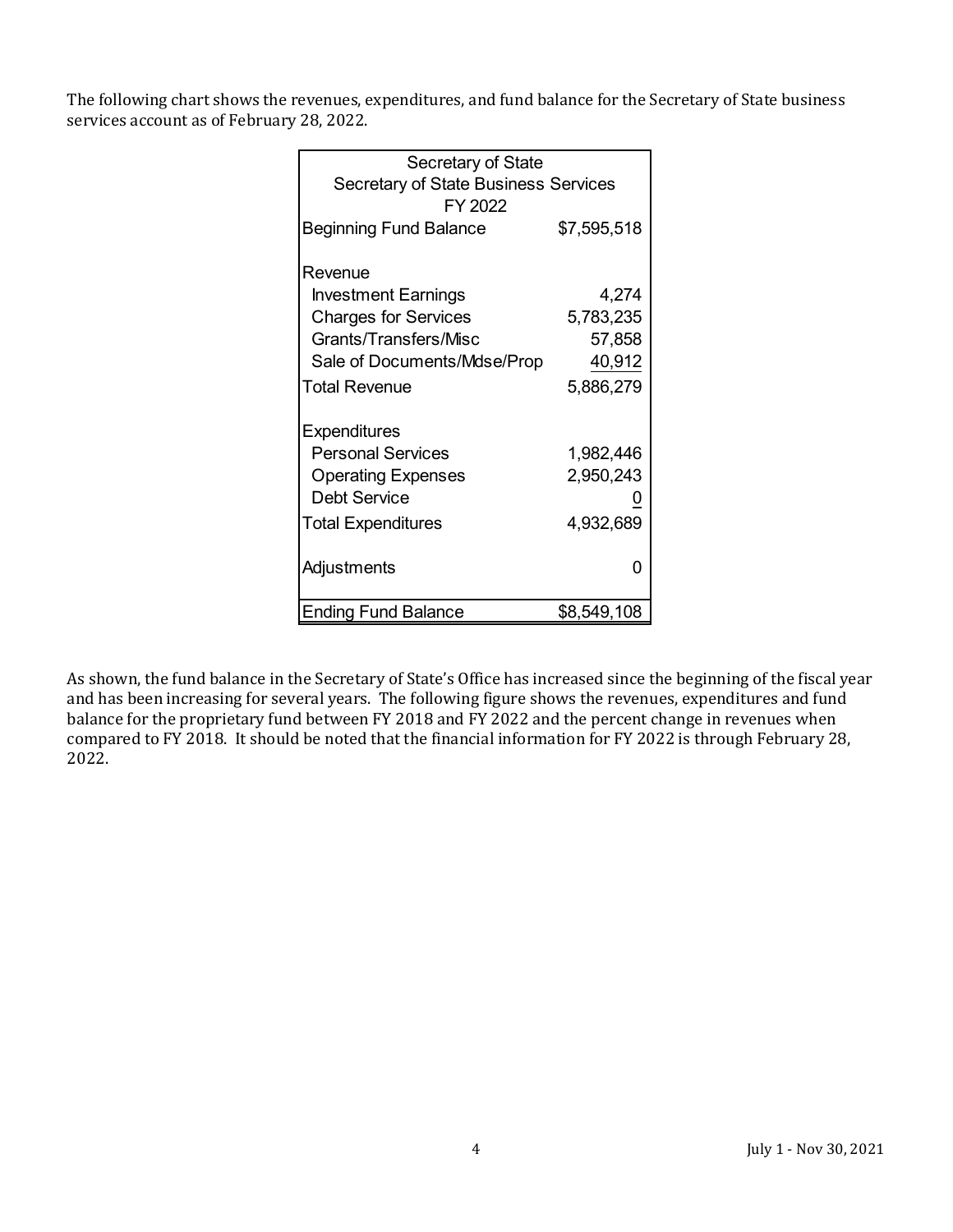| Secretary of State                   |              |           |                         |              |             |  |  |  |  |
|--------------------------------------|--------------|-----------|-------------------------|--------------|-------------|--|--|--|--|
| Secretary of State Business Services |              |           |                         |              |             |  |  |  |  |
|                                      | FY 2018      | FY 2019   | FY 2020                 | FY 2021      | FY 2022     |  |  |  |  |
| Beginning Fund Balance               | \$643,152    |           | \$1,062,332 \$2,939,337 | \$4,604,655  | \$7,595,518 |  |  |  |  |
| IRevenue                             |              |           |                         |              |             |  |  |  |  |
| <b>Investment Earnings</b>           | 31,028       | 77,264    | 58,631                  | 8,721        | 4,274       |  |  |  |  |
| <b>Charges for Services</b>          | 6,651,318    | 7,001,795 | 6,901,036               | 9,104,731    | 5,783,235   |  |  |  |  |
| Grants/Transfers/Misc                | 73,748       | (7,082)   | 364,432                 | 56,022       | 57,858      |  |  |  |  |
| Sale of Documents/Mdse/Prop          | 64,639       | 69,850    | 70,605                  | 92,956       | 40,912      |  |  |  |  |
| Total Revenue                        | 6,820,733    | 7,141,827 | 7,394,704               | 9,262,430    | 5,886,279   |  |  |  |  |
| <b>Expenditures</b>                  |              |           |                         |              |             |  |  |  |  |
| <b>Personal Services</b>             | 3,068,766    | 2,859,981 | 2,912,000               | 2,836,088    | 1,982,446   |  |  |  |  |
| <b>Operating Expenses</b>            | 2,161,815    | 2,432,996 | 2,789,981               | 3,514,918    | 2,950,243   |  |  |  |  |
| Equipment & Intangible Assets        | (6, 579)     | 6,579     | $^{(1)}$                | $^{(1)}$     |             |  |  |  |  |
| <b>Transfers Out</b>                 | 410,427      | 0         | 0                       | <sup>0</sup> | O           |  |  |  |  |
| <b>Debt Service</b>                  | <sup>0</sup> | O         | 165                     | 432          | O           |  |  |  |  |
| Post Employment Benefits             | 743,510      | 225,894   | 26,600                  | (79, 571)    |             |  |  |  |  |
| Total Expenditures                   | 6,377,939    | 5,525,450 | 5,728,746               | 6,271,867    | 4,932,689   |  |  |  |  |
| Adjustments                          | (23, 614)    | 260,628   | (640)                   | 300          | O           |  |  |  |  |
| <b>Ending Fund Balance</b>           | \$1,062,332  |           | \$2,939,337 \$4,604,655 | \$7,595,518  | \$8,549,108 |  |  |  |  |

Roughly 40.0% of the revenues for the Secretary of State are collected in the period February through April, and as a result, it is anticipated that the fund balance for the proprietary fund will exceed the \$8.5 million shown above.

The SOS anticipates additional funding will be needed for:

- Replacing the administrative rules system
- Implementing phase II of the Elect MT project
- Enhancing business services system<br>• Ongoing litigation
- Ongoing litigation

In addition, the SOS is currently in the process of reducing fees. The SOS anticipates providing additional detail on the reduction of fees and the additional funding needs at the next Interim Budget Committee on General Government meeting in June.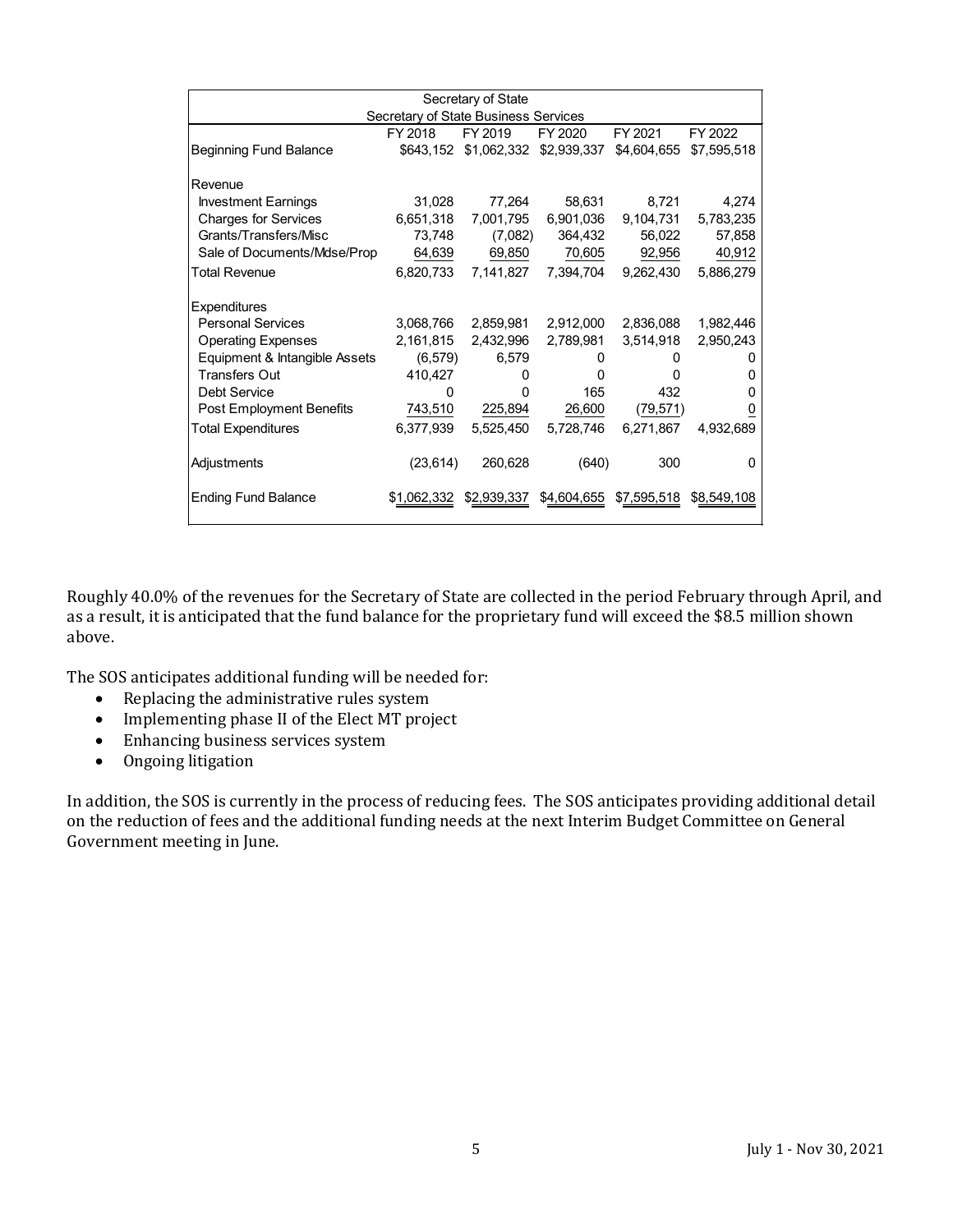# **HB 2 BUDGET MODIFICATIONS**

The following chart shows the HB 2 budget as passed by the legislature, including the pay plan, and the HB 2 modified budget from December 1, 2021 through February 28, 2022. Net modifications to the budget include operating plan changes from one expenditure account to another, program transfers, reorganizations, and agency transfers of authority. The positive modifications and negative modifications are shown by program, expenditure account, and fund type.

|                 |                                     | <b>Net Modifications</b>                                                                                                                                                 |  |
|-----------------|-------------------------------------|--------------------------------------------------------------------------------------------------------------------------------------------------------------------------|--|
|                 |                                     |                                                                                                                                                                          |  |
|                 |                                     |                                                                                                                                                                          |  |
|                 |                                     |                                                                                                                                                                          |  |
|                 |                                     |                                                                                                                                                                          |  |
|                 |                                     |                                                                                                                                                                          |  |
|                 |                                     |                                                                                                                                                                          |  |
|                 |                                     |                                                                                                                                                                          |  |
|                 |                                     |                                                                                                                                                                          |  |
|                 |                                     |                                                                                                                                                                          |  |
|                 |                                     |                                                                                                                                                                          |  |
|                 |                                     |                                                                                                                                                                          |  |
|                 |                                     |                                                                                                                                                                          |  |
|                 |                                     |                                                                                                                                                                          |  |
|                 |                                     |                                                                                                                                                                          |  |
|                 |                                     | Net Modifications                                                                                                                                                        |  |
|                 |                                     |                                                                                                                                                                          |  |
|                 | 100,000                             |                                                                                                                                                                          |  |
|                 |                                     |                                                                                                                                                                          |  |
|                 |                                     |                                                                                                                                                                          |  |
|                 |                                     |                                                                                                                                                                          |  |
|                 |                                     |                                                                                                                                                                          |  |
|                 |                                     |                                                                                                                                                                          |  |
|                 |                                     |                                                                                                                                                                          |  |
|                 |                                     |                                                                                                                                                                          |  |
|                 |                                     |                                                                                                                                                                          |  |
|                 |                                     |                                                                                                                                                                          |  |
| Modified Budget | Budget                              | <b>Net Modifications</b>                                                                                                                                                 |  |
|                 |                                     |                                                                                                                                                                          |  |
|                 | <b>Budget</b><br>Budget<br>December | December Modified March Modified<br><b>Budget</b><br>100,000<br>100,000<br>100,000<br>100,000<br>December Modified March Modified<br>Budget<br>100,000<br>March Modified |  |

#### As shown, the Secretary of State's Office, through February 28, 2022, has not modified its HB 2 budget.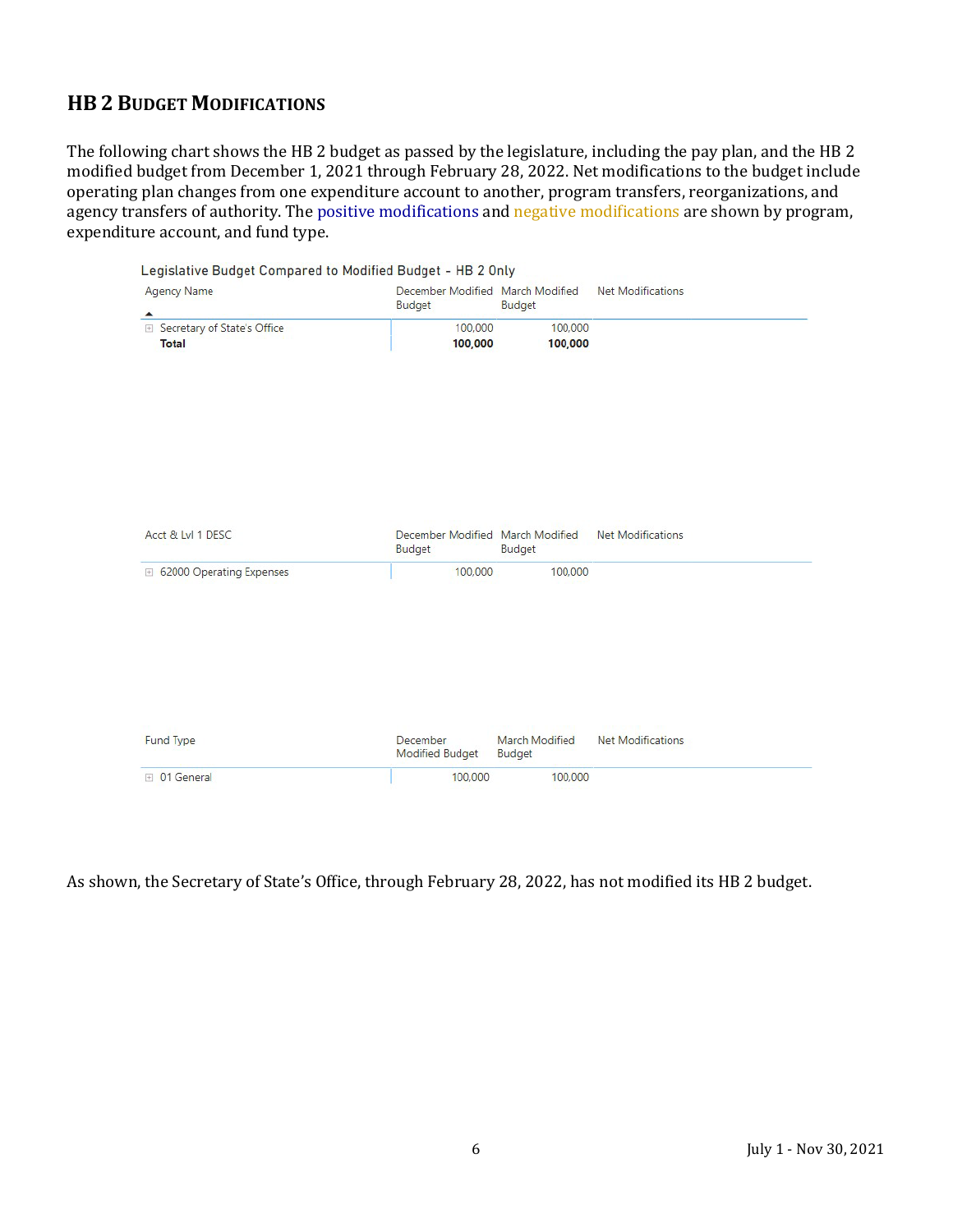# **HB 2 APPROPRIATION AUTHORITY**



The following chart shows the appropriated budget for the agency compared to expenditures through February 28, 2022.

The 2021 Legislature provided the Secretary of State with \$100,000 in general fund as a restricted, biennial, one-time-only appropriation for potential litigation related to elections. Through the end of February, the Secretary of State has expended the entire appropriation for consulting and professional services associated with litigation related to elections. Given the fund balance in the proprietary fund, it is anticipated that the Secretary of State's Office will pay ongoing litigation expenditures for the remainder of the biennium using fund balance.

# **OTHER ISSUES**

#### **Information Technology Project Expenditures**